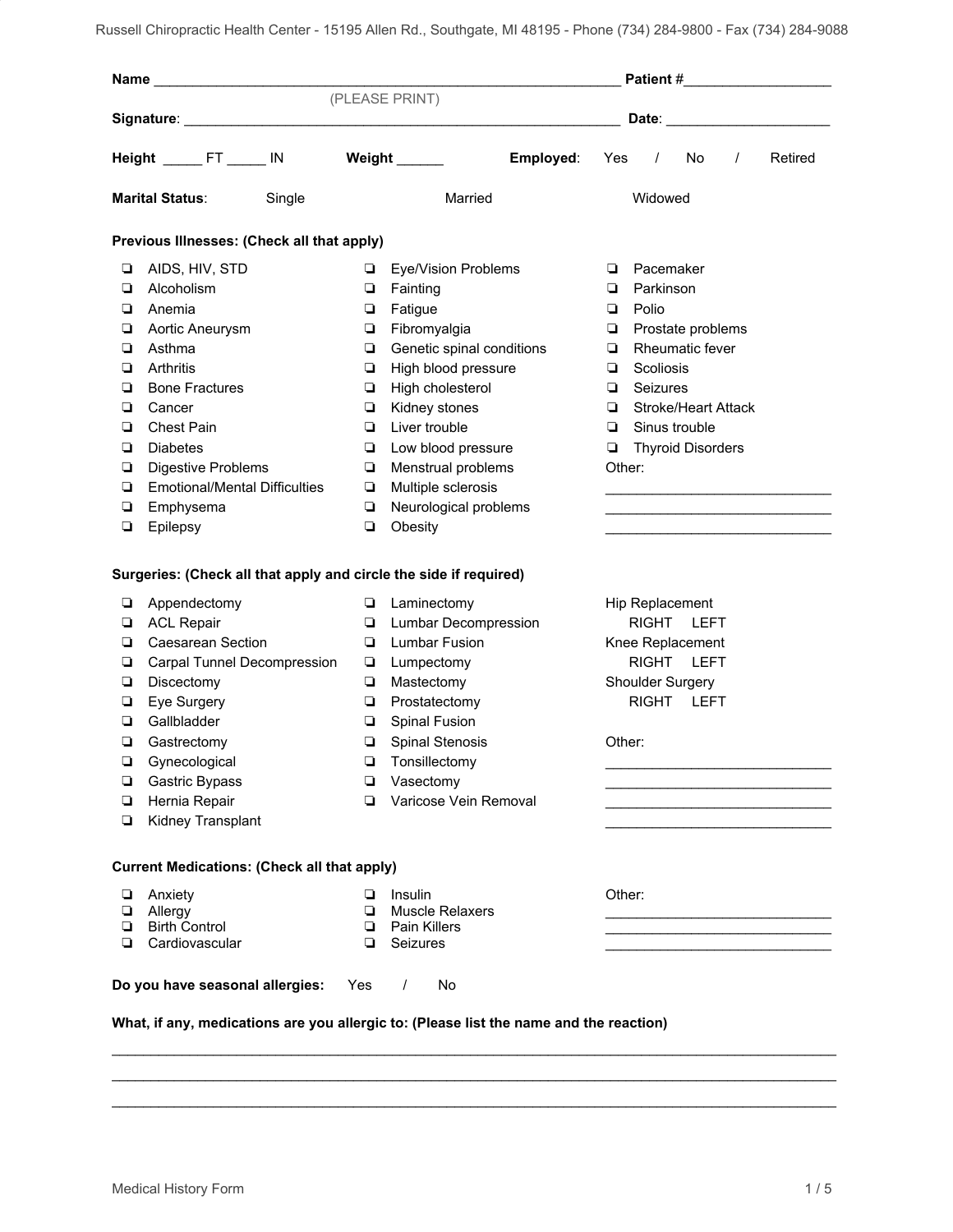### **Family History (Check all that apply)**

❏ Arthritis ❏ Asthma ❏ Back Problems ❏ Cancer ❏ Chronic Pain ❏ Congenital Defects ❏ Diabetes ❏ Disc Problems ❏ Emphysema ❏ Gallstones ❏ Headaches ❏ High Blood Pressure ❏ Migraine Headaches ❏ Osteoporosis ❏ Prostate Problems ❏ Scoliosis ❏ Seizures ❏ Thyroid Problems Other:  $\mathcal{L}_\text{max}$  , where  $\mathcal{L}_\text{max}$  and  $\mathcal{L}_\text{max}$ 

 $\mathcal{L}_\text{max}$  , where  $\mathcal{L}_\text{max}$  and  $\mathcal{L}_\text{max}$ 

#### **Please circle the most accurate response:**

| Do you drink alcohol?      | Never | Occasionally  | Frequently | Daily |
|----------------------------|-------|---------------|------------|-------|
| Do you drink caffeine?     | Never | Occasionally  | Frequently | Daily |
| Do you use tobacco?        | Never | Former smoker | Some days  | Daily |
| Do you do substance abuse? | Never | Occasionally  | Frequently | Daily |
| Do you exercise?           | Never | Occasionally  | Frequently | Daily |

#### **Please indicate where you are experiencing the pain:**

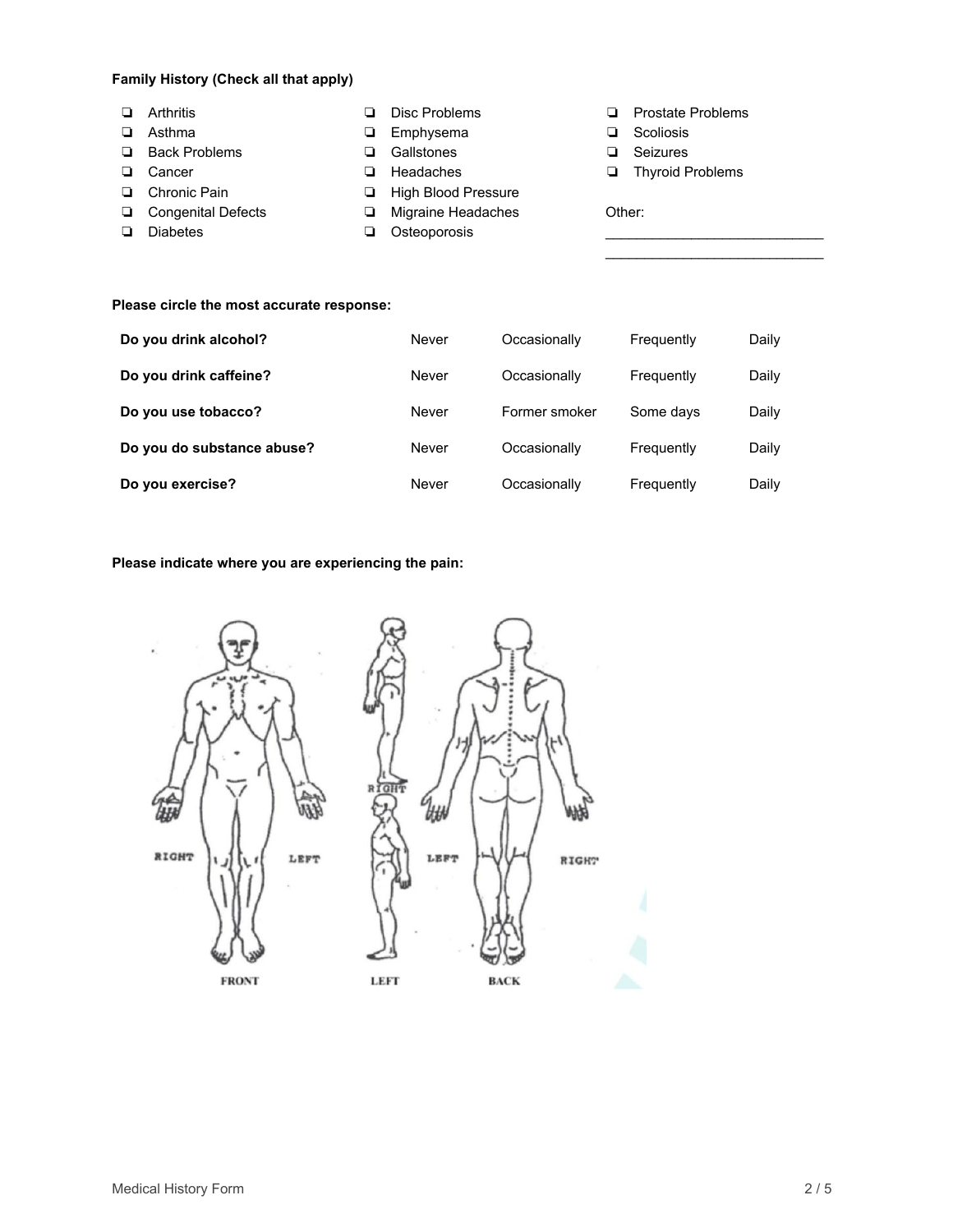## **NECK**

|        | Location: (Check all that apply)                          |        |                              |              |                |          |        |                         |                       |   |   |    |
|--------|-----------------------------------------------------------|--------|------------------------------|--------------|----------------|----------|--------|-------------------------|-----------------------|---|---|----|
| Q      | Left Shoulder                                             | ❏      | <b>Right Shoulder</b>        |              |                |          | ◘      | Jaw                     |                       |   |   |    |
| Q      | Left Arm                                                  | o      | <b>Right Arm</b>             |              |                |          |        |                         |                       |   |   |    |
| ❏      | Left Hand                                                 | o      | <b>Right Hand</b>            |              |                |          |        |                         |                       |   |   |    |
| $\Box$ | Left Elbow                                                | O      | <b>Right Elbow</b>           |              |                |          |        |                         |                       |   |   |    |
| Q      | Left Forearm                                              | Q      | <b>Right Forearm</b>         |              |                |          |        |                         |                       |   |   |    |
|        |                                                           |        |                              |              |                |          |        |                         |                       |   |   |    |
|        | Symptoms: (Check all that apply)                          |        |                              |              |                |          |        |                         |                       |   |   |    |
| o      | Aching                                                    | ❏      | Numbness                     |              |                |          | o      | Throbbing               |                       |   |   |    |
| Q      | <b>Burning</b>                                            | Q      | Radiating                    |              |                |          | Q      | <b>Tightness</b>        |                       |   |   |    |
| o      | Cramping                                                  | o      | Sharp                        |              |                |          | $\Box$ | TIngling                |                       |   |   |    |
| О      | Diffuse                                                   | $\Box$ |                              |              |                |          | Q      | Weakness                |                       |   |   |    |
|        | Dull                                                      |        | Shooting                     |              |                |          |        |                         |                       |   |   |    |
| o<br>О |                                                           | ❏<br>Q | Stabbing<br><b>Stiffness</b> |              |                |          |        |                         |                       |   |   |    |
|        | Excruciating                                              |        |                              |              |                |          |        |                         |                       |   |   |    |
|        | Severity: Please circle the severity of the pain:         |        | 0<br>1                       | $\mathbf 2$  | 3              | 4        | 5      | 6                       | 7                     | 8 | 9 | 10 |
|        | <b>Mechanism of Problem:</b><br>Gradual                   |        | Insidious                    |              | Sudden         |          |        | Traumatic               |                       |   |   |    |
|        | How did this problem begin? (Check one below)             |        |                              |              |                |          |        |                         |                       |   |   |    |
|        | Auto Accident                                             |        |                              |              |                |          |        |                         |                       |   |   |    |
| Q      |                                                           | ❏      | <b>Excessive Walking</b>     |              |                |          | ❏      | Repetitive Motion       |                       |   |   |    |
| о      | Bending                                                   | о      | Lifting                      |              |                |          | $\Box$ | Slip or Fall            |                       |   |   |    |
| Q      | Cumulative Trauma                                         | o      | Overexertion                 |              |                |          | Q      | Sports Injury           |                       |   |   |    |
| О      | Etiology Unknown                                          | o      | <b>Prolonged Driving</b>     |              |                |          | Q      | Traumatic Injury        |                       |   |   |    |
| Q      | <b>Excessive Standing</b>                                 | ❏      | <b>Prolonged Sitting</b>     |              |                |          |        |                         |                       |   |   |    |
|        | How often is the symptom experienced?                     |        | Infrequently                 | Occasionally |                |          |        | Intermittently          | Frequently            |   |   |    |
|        | Pain Relieved By: (Check all that apply)                  |        |                              |              |                |          |        |                         |                       |   |   |    |
| ❏      | Activity                                                  | o      | Immobilization               |              |                |          | o      | Resting                 |                       |   |   |    |
| $\Box$ | Elevation                                                 | $\Box$ | Lying Down                   |              |                |          | O      | Sitting                 |                       |   |   |    |
| Q      | Exercising                                                | o      | Massage                      |              |                |          | $\Box$ | Standing                |                       |   |   |    |
| ❏      | Heat                                                      | ◘      | Movement                     |              |                |          | $\Box$ | Stretching              |                       |   |   |    |
| О      | Ice                                                       | ❏      | Pain Medication              |              |                |          | O      | Walking                 |                       |   |   |    |
|        |                                                           |        |                              |              |                |          | Q      |                         |                       |   |   |    |
|        | Pain Aggravated By: (Check all that apply)                |        |                              |              |                |          |        |                         |                       |   |   |    |
| ❏      | Bending                                                   | ❏      | Looking Down                 |              |                |          | ❏      | Pushing                 |                       |   |   |    |
| ⊔      | Coughing                                                  | ⊔      | Looking Up                   |              |                |          | ⊔      | Sitting                 |                       |   |   |    |
| Q      | Driving                                                   | ❏      | Lying Down                   |              |                |          | Q      | Sneezing                |                       |   |   |    |
| $\Box$ | Kneeling                                                  | Q      | Movement                     |              |                |          | $\Box$ | Standing                |                       |   |   |    |
| О      | Lifting                                                   | Q      | Pulling                      |              |                |          | Q      | Weight Bearing          |                       |   |   |    |
|        |                                                           |        |                              |              |                |          |        |                         |                       |   |   |    |
|        | <b>Associated Symptom Locations:</b>                      |        | Arm                          | Head         |                | Shoulder |        |                         |                       |   |   |    |
|        | Associated Symptoms: (Check all that apply)               |        |                              |              |                |          |        |                         |                       |   |   |    |
| ❏      | <b>Numbness</b>                                           | ▫      | <b>Stiffness</b>             |              |                |          | ▫      | Weakness                |                       |   |   |    |
| O      | Pain                                                      | $\Box$ | Swelling                     |              |                |          |        |                         |                       |   |   |    |
| Q      | Soreness                                                  | $\Box$ | Tingling                     |              |                |          |        |                         |                       |   |   |    |
|        | Prior Treatment: (Select NOTHING or check all that apply) |        |                              |              |                |          |        |                         |                       |   |   |    |
|        |                                                           |        |                              |              |                |          |        |                         |                       |   |   |    |
| o      | Nothing                                                   | ❏      | Heat                         |              |                |          | Q      | Pain Medication         |                       |   |   |    |
| Q      | <b>Bed Rest</b>                                           | Q      | <b>Hot Showers</b>           |              |                |          | Q      | <b>Topical Ointment</b> |                       |   |   |    |
| Q      | Chiropractic                                              | Q      | Ice                          |              |                |          | Q      | Traction                |                       |   |   |    |
| o      | Exercize                                                  | o      | Massage                      |              |                |          |        |                         |                       |   |   |    |
|        |                                                           |        |                              |              |                |          |        |                         |                       |   |   |    |
|        | <b>Prior Treatment Effectiveness:</b>                     |        | With Some Relief             |              | With No Relief |          |        |                         | With Temporary Relief |   |   |    |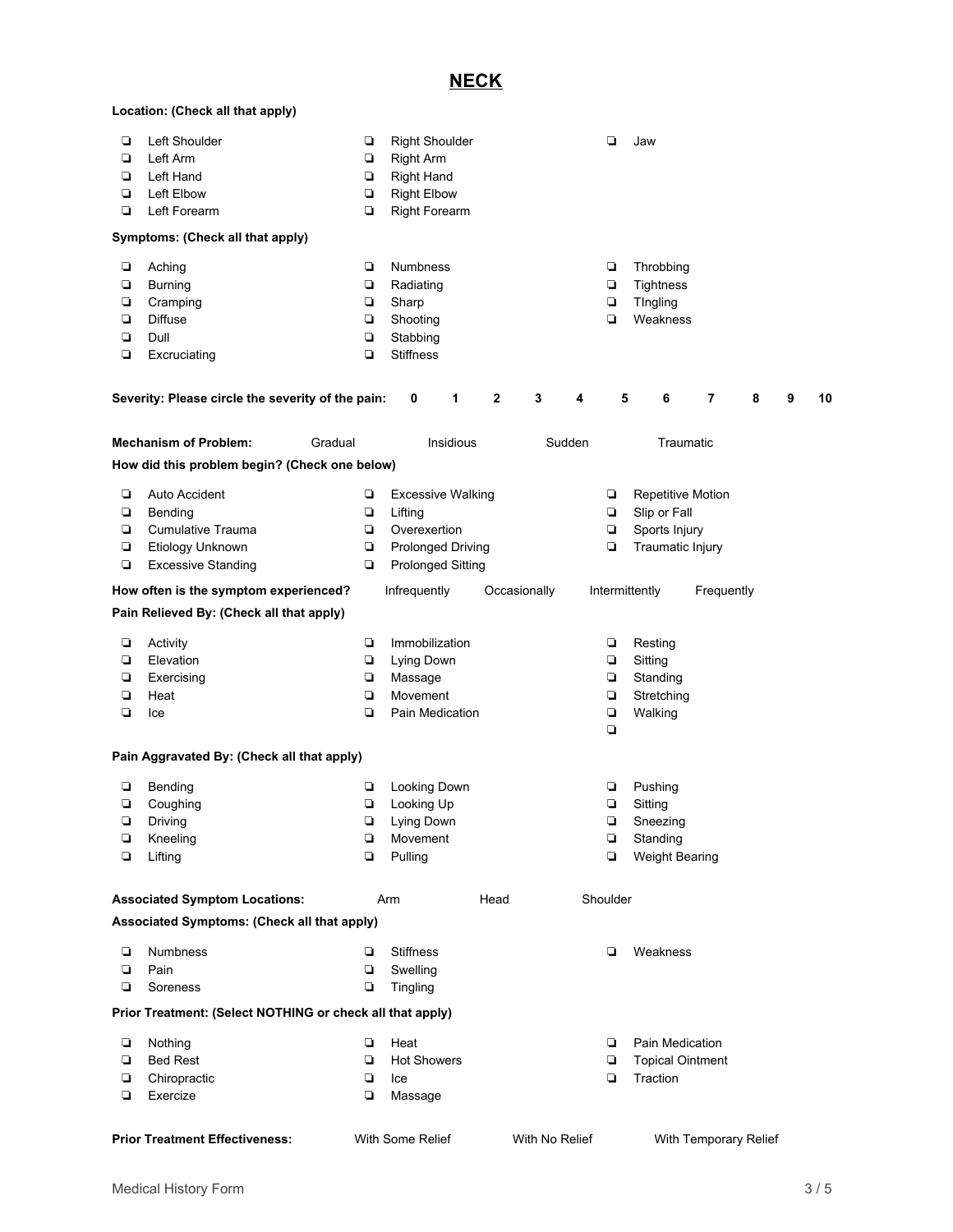# **UPPER / MIDDLE BACK**

|                                                                             | Location: (Check all that apply)                          |        |                          |              |                |        |                         |                       |   |   |    |
|-----------------------------------------------------------------------------|-----------------------------------------------------------|--------|--------------------------|--------------|----------------|--------|-------------------------|-----------------------|---|---|----|
| ❏                                                                           | Left Shoulder                                             | ❏      | <b>Right Shoulder</b>    |              |                | ▫<br>◘ | <b>Ribs</b><br>Chest    |                       |   |   |    |
|                                                                             | Symptoms: (Check all that apply)                          |        |                          |              |                |        |                         |                       |   |   |    |
| o                                                                           | Aching                                                    | o      | Pulsating                |              |                | o      | Stabbing                |                       |   |   |    |
| $\Box$                                                                      | <b>Burning</b>                                            | ❏      | Radiating                |              |                | Q      | <b>Stiffness</b>        |                       |   |   |    |
| Q                                                                           | Dull                                                      | ❏      | Sharp                    |              |                | Q      | <b>Tightness</b>        |                       |   |   |    |
| Q                                                                           | Excruciating                                              | Q      | Shooting                 |              |                | Q      | TIngling                |                       |   |   |    |
|                                                                             | Severity: Please circle the severity of the pain:         |        | 1<br>0                   | $\mathbf{2}$ | 3<br>4         | 5      | 6                       | 7                     | 8 | 9 | 10 |
|                                                                             |                                                           |        |                          |              |                |        |                         |                       |   |   |    |
| <b>Mechanism of Problem:</b><br>Gradual<br>Insidious<br>Sudden<br>Traumatic |                                                           |        |                          |              |                |        |                         |                       |   |   |    |
|                                                                             | How did this problem begin? (Check one below)             |        |                          |              |                |        |                         |                       |   |   |    |
| ❏                                                                           | Auto Accident                                             | ❏      | <b>Excessive Walking</b> |              |                | ❏      | Repetitive Motion       |                       |   |   |    |
| $\Box$                                                                      | Bending                                                   | ❏      | Lifting                  |              |                | Q      | Slip or Fall            |                       |   |   |    |
| Q                                                                           | <b>Cumulative Trauma</b>                                  | ❏      | Overexertion             |              |                | Q      | Sports Injury           |                       |   |   |    |
| Q                                                                           | Etiology Unknown                                          | o      | Prolonged Driving        |              |                | Q      | Traumatic Injury        |                       |   |   |    |
| $\Box$                                                                      | <b>Excessive Standing</b>                                 | o      | <b>Prolonged Sitting</b> |              |                |        |                         |                       |   |   |    |
|                                                                             | How often is the symptom experienced?                     |        | Infrequently             | Occasionally |                |        | Intermittently          | Frequently            |   |   |    |
|                                                                             | Pain Relieved By: (Check all that apply)                  |        |                          |              |                |        |                         |                       |   |   |    |
| о                                                                           | Activity                                                  | ❏      | Immobilization           |              |                | ❏      | Resting                 |                       |   |   |    |
| ❏                                                                           | Elevation                                                 | о      | Lying Down               |              |                | ❏      | Sitting                 |                       |   |   |    |
| Q                                                                           | Exercising                                                | o      | Massage                  |              |                | Q      | Standing                |                       |   |   |    |
| $\Box$                                                                      | Heat                                                      | $\Box$ | Movement                 |              |                | $\Box$ | Stretching              |                       |   |   |    |
| Q                                                                           | Ice                                                       | Q      | Pain Medication          |              |                | $\Box$ | Walking                 |                       |   |   |    |
|                                                                             | Pain Aggravated By: (Check all that apply)                |        |                          |              |                | Q      |                         |                       |   |   |    |
|                                                                             |                                                           |        |                          |              |                |        |                         |                       |   |   |    |
| о                                                                           | Bending                                                   | о      | Looking Down             |              |                | o      | Pushing                 |                       |   |   |    |
| Q                                                                           | Coughing                                                  | ❏      | Looking Up               |              |                | Q      | Sitting                 |                       |   |   |    |
| О                                                                           | Driving                                                   | о      | Lying Down               |              |                | Q      | Sneezing                |                       |   |   |    |
| Q                                                                           | Kneeling                                                  | ❏      | Movement                 |              |                | Q      | Standing                |                       |   |   |    |
| ⊔                                                                           | Lifting                                                   | ⊔      | Pulling                  |              |                |        | <b>Weight Bearing</b>   |                       |   |   |    |
|                                                                             | <b>Associated Symptom Locations:</b>                      |        | Arm                      |              | Shoulder       |        |                         |                       |   |   |    |
|                                                                             | Associated Symptoms: (Check all that apply)               |        |                          |              |                |        |                         |                       |   |   |    |
| ❏                                                                           | <b>Numbness</b>                                           | ❏      | <b>Stiffness</b>         |              |                | ◘      | Weakness                |                       |   |   |    |
| Q                                                                           | Pain                                                      | Q      | Swelling                 |              |                |        |                         |                       |   |   |    |
| Q                                                                           | Soreness                                                  | ❏      | Tingling                 |              |                |        |                         |                       |   |   |    |
|                                                                             | Prior Treatment: (Select NOTHING or check all that apply) |        |                          |              |                |        |                         |                       |   |   |    |
| ❏                                                                           |                                                           | о      | Heat                     |              |                | ▫      | Pain Medication         |                       |   |   |    |
| Q                                                                           | Nothing<br><b>Bed Rest</b>                                | ◘      | <b>Hot Showers</b>       |              |                | Q      | <b>Topical Ointment</b> |                       |   |   |    |
| O                                                                           | Chiropractic                                              | O      | Ice                      |              |                | Q      | Traction                |                       |   |   |    |
| Q                                                                           | Exercize                                                  | О      | Massage                  |              |                |        |                         |                       |   |   |    |
|                                                                             |                                                           |        |                          |              |                |        |                         |                       |   |   |    |
|                                                                             | <b>Prior Treatment Effectiveness:</b>                     |        | With Some Relief         |              | With No Relief |        |                         | With Temporary Relief |   |   |    |